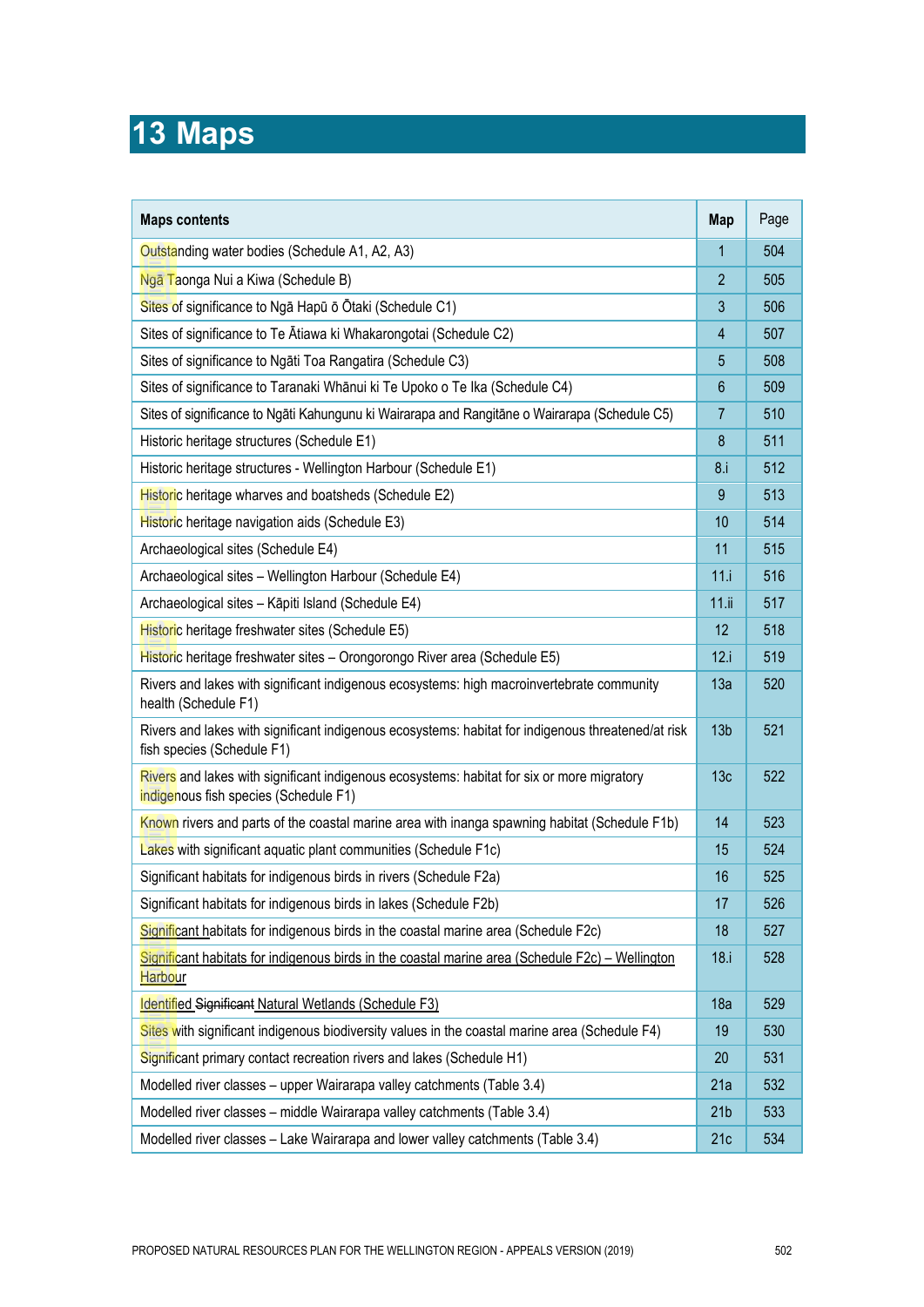| <b>Maps contents</b>                                                                                                                                             | <b>Map</b>      | Page        |
|------------------------------------------------------------------------------------------------------------------------------------------------------------------|-----------------|-------------|
| Modelled river classes - Wellington Hutt Valley and Wainuiomata catchments (Table 3.4)                                                                           | 21d             | 535         |
| Modelled river classes - Kāpiti Coast catchments (Table 3.4)                                                                                                     | 21e             | 536         |
| Important trout fishery rivers (Schedule I - part A)                                                                                                             | 22a             | 537         |
| Important trout spawning waters (Schedule I – part B)                                                                                                            | 22 <sub>b</sub> | 538         |
| Significant geological features in the coastal marine area (Schedule J)                                                                                          | 23              | 539         |
| Identified surf breaks (Schedule K)                                                                                                                              | $\overline{24}$ | 540         |
| Masterton urban airshed                                                                                                                                          | 25              | 541         |
| Surface water community drinking water supply protection areas (incorporates Schedule M1)                                                                        | 26              | 542         |
| Groundwater community drinking water supply protection areas - Wairarapa (incorporates<br>Schedule M2)                                                           | 27a             | 543         |
| Groundwater community drinking water supply protection areas - Hutt Valley (incorporates<br>Schedule M2) and Hutt community drinking water supply catchment area | 27 <sub>b</sub> | 544         |
| Groundwater community drinking water supply protection areas - Kāpiti Coast (incorporates<br>Schedule M2)                                                        | 27c             | 545         |
| Groundwater community drinking water supply protection areas - Kāpiti Coast (incorporates<br>Schedule M2)                                                        | 27c.i           | 546         |
| Water races in the Wairarapa                                                                                                                                     | 28              | 547         |
| Lowland areas for Category 2 surface water bodies                                                                                                                | 29              | 548         |
| Hutt Valley Aquifer Protection Zone in Wellington Harbour (Port Nicholson)                                                                                       | 30              | 549         |
| Boundary between Hutt Valley Aquifer Protection Zone and Commercial Port Areas in Wellington<br>Harbour (Port Nicholson)                                         | 30i             | 550         |
| Hutt Valley Aquifer Protection Zone                                                                                                                              | 30a             | 551         |
| Hutt Valley Aquifer Protection Zone in Hutt Valley                                                                                                               | 30 <sub>b</sub> | 552         |
| <b>Boatshed Management Areas</b>                                                                                                                                 | 31              | 553         |
| Commercial Port Area, Lambton Harbour Area and Port noise control line - Lambton Harbour                                                                         | 32              | 554         |
| Commercial Port Area and Port noise control line - Miramar and Burnham Wharves                                                                                   | 33              | 555         |
| Commercial Port Area - Seaview Wharf                                                                                                                             | 34              | 556         |
| Titahi Bay fossil forest                                                                                                                                         | 35              | 557         |
| Mooring areas Wellington Harbour (Port Nicholson) - Evans Bay                                                                                                    | 36              | 558         |
| Mooring areas Wellington Harbour (Port Nicholson) - Whiorau/Lowry Bay                                                                                            | 37              | 559         |
| Mooring areas Island Bay                                                                                                                                         | 38              | 560         |
| Mooring areas Te Awarua-o-Porirua Harbour - Onepoto                                                                                                              | 39              | 561         |
| Mooring areas Te Awarua-o-Porirua Harbour - Mana                                                                                                                 | 40              | 562         |
| Mooring areas Te Awarua-o-Porirua Harbour - Pauatahanui Arm                                                                                                      | 41              | 563         |
| Coastal marine area and river mouth boundaries                                                                                                                   | 42-48           | 564-<br>570 |
| Navigation protection areas in Wellington Harbour (Port Nicolson)                                                                                                | 49              | 571         |
| Wellington International Airport height restrictions                                                                                                             | 50              | 572         |
| Kapiti Coast Airport approach gradients                                                                                                                          | 51              | 573         |
| Cook Strait cable protection zone                                                                                                                                | 52              | 574         |